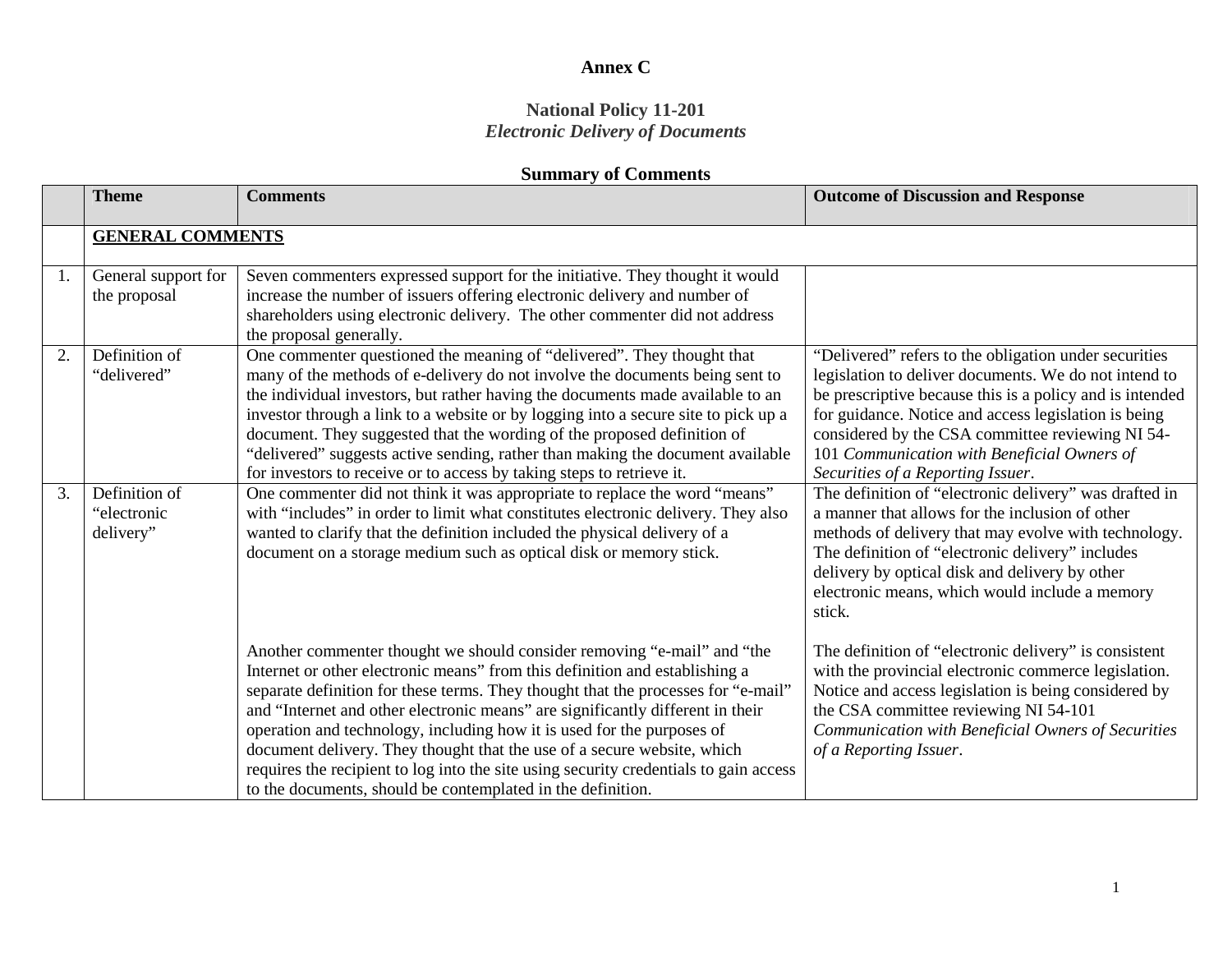#### **National Policy 11-201** *Electronic Delivery of Documents*

|    | <b>Theme</b>                                | <b>Comments</b>                                                                                                                                                                                                                                                                                                                                                                                                                                                                          | <b>Outcome of Discussion and Response</b>                                                                                                                                                                                                                                                    |
|----|---------------------------------------------|------------------------------------------------------------------------------------------------------------------------------------------------------------------------------------------------------------------------------------------------------------------------------------------------------------------------------------------------------------------------------------------------------------------------------------------------------------------------------------------|----------------------------------------------------------------------------------------------------------------------------------------------------------------------------------------------------------------------------------------------------------------------------------------------|
| 4. | Definition of<br>"electronic<br>signature"  | One commenter thought that the definition may not be sufficiently flexible to<br>address all the potential ways that an individual may evidence the execution of<br>signing of a document; it also appears to be slightly inconsistent with the broad<br>language contemplated in section 4.3(2).                                                                                                                                                                                        | The definition of "electronic signature" is consistent<br>with provincial electronic commerce legislation. We<br>disagree that is not a flexible definition and that it is<br>inconsistent with $4.3(2)$ .                                                                                   |
|    |                                             | Another commenter thought that the definition of electronic signature should<br>instead be a digital signature (i.e. mathematical algorithm and not include real<br>signatures that have been digitized).                                                                                                                                                                                                                                                                                | The definition of "electronic signature" is consistent<br>with provincial electronic commerce legislation and<br>intentionally broad to include digital signatures and<br>other types of electronic signatures (for example, a<br>written signature on a facsimiled or emailed<br>document). |
| 5. | "Sent" vs.<br>"Delivered";<br>"Transmitted" | One commenter noted that the word "sent" has been replaced by the word<br>"delivered" throughout the document, and that the word "transmitted" has been<br>added to the definition of "delivery" and that the Internet remains one of the<br>means of delivery under the definition of "electronic delivery". They are not<br>clear what the effect of these changes is.                                                                                                                 | We have used the word "delivered" to be consistent<br>throughout the document and it is defined to include<br>"sent". "Transmitted" has been added to the<br>definition to reflect Quebec legislation (An act to<br>establish a legal framework for information<br><i>technology</i> ).      |
| 6. | Other Additional<br>Definitions             | One commenter asked that CSA provide definitions for the following terms:<br>"deliverer" – they thought that it is not clear if "deliverer" means the issuer or<br>intermediary with the delivery obligation under securities legislation, or the<br>party/agent actually carrying out the delivery functions, and that this, coupled<br>with the proposed deletion of the language in the current section $2.1(7)$<br>regarding delivery by third party agents, creates some ambiguity. | "deliverer" refers to the entity with an obligation to<br>deliver documents under securities legislation; we<br>think this term is clear and does not require a<br>definition.                                                                                                               |
|    |                                             | "securities industry participants" – This term is used in several sections of the<br>document but has no definition associated with it.                                                                                                                                                                                                                                                                                                                                                  | The expression "securities industry participants" is<br>meant to be broad and include all entities that have to<br>comply with securities legislation.                                                                                                                                       |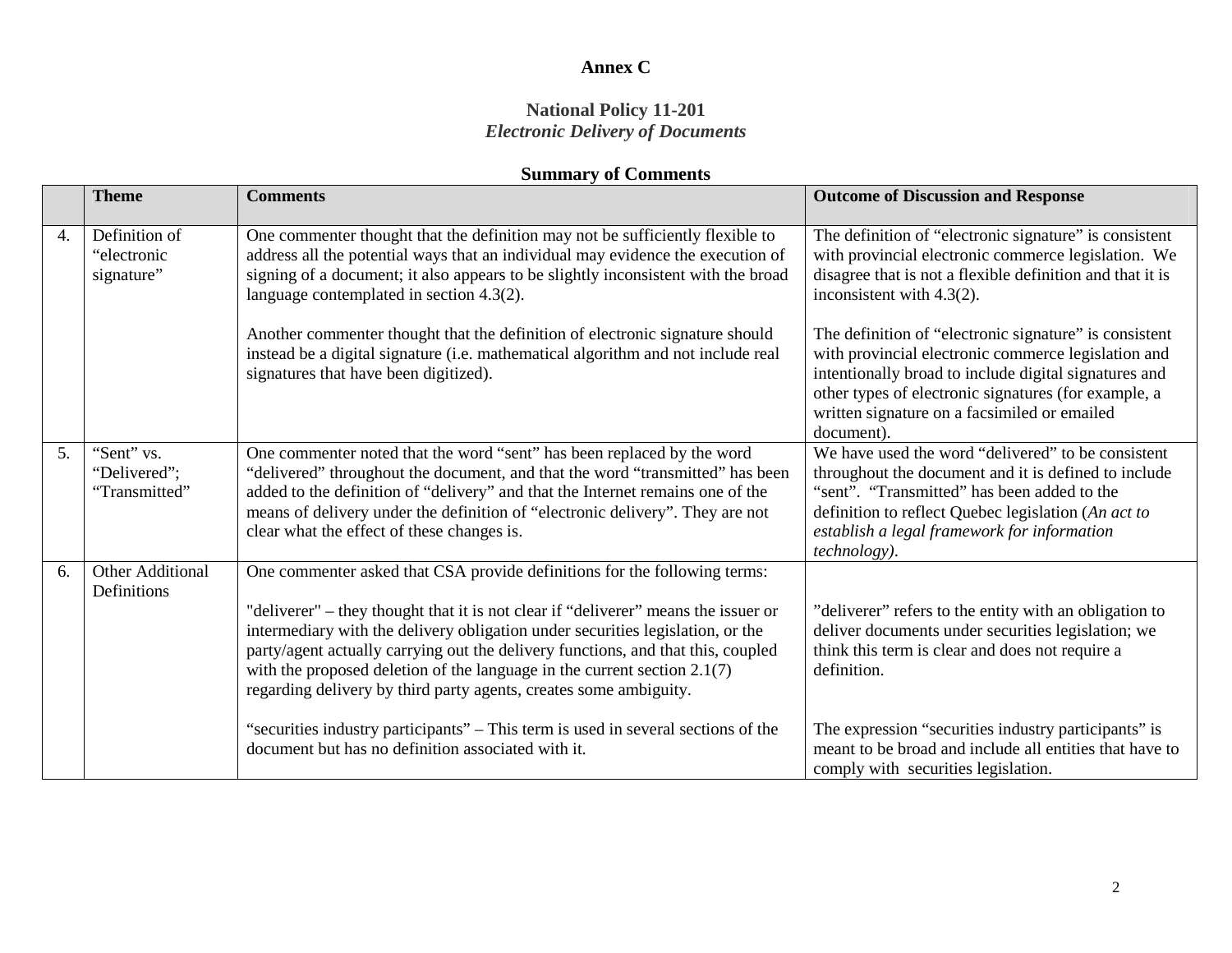#### **National Policy 11-201** *Electronic Delivery of Documents*

|    | <b>Theme</b>                                                                                                                    | <b>Comments</b>                                                                                                                                                                                                                                                                                                                                                                                                                                                                                                                      | <b>Outcome of Discussion and Response</b>                                                                                                                                                                                                                                                                                                                                                                                                                                                                                                                                                                       |
|----|---------------------------------------------------------------------------------------------------------------------------------|--------------------------------------------------------------------------------------------------------------------------------------------------------------------------------------------------------------------------------------------------------------------------------------------------------------------------------------------------------------------------------------------------------------------------------------------------------------------------------------------------------------------------------------|-----------------------------------------------------------------------------------------------------------------------------------------------------------------------------------------------------------------------------------------------------------------------------------------------------------------------------------------------------------------------------------------------------------------------------------------------------------------------------------------------------------------------------------------------------------------------------------------------------------------|
| 7. | Adding to the<br>Scope of Privacy<br>Legislation in s.<br>1.3(3)                                                                | One commenter thought that the CSA should expand the scope of this section to<br>include investors' personal information with the wording in section 1.3(3).                                                                                                                                                                                                                                                                                                                                                                         | The Policy provides guidance on the electronic<br>delivery of documents. We think that it is beyond the<br>scope of this initiative to provide guidance on privacy<br>issues.                                                                                                                                                                                                                                                                                                                                                                                                                                   |
| 8. | List of documents<br>in s. $1.4(1)$                                                                                             | One commenter thought that the list of documents is not clear. For instance, it<br>does not include the new NI 81-101 mutual fund "fund facts documents", and<br>the definition of "prospectuses" is silent on whether this includes preliminary<br>and short form prospectuses. Two other commenters thought that the<br>definitions were not flexible enough to deal with future changes to legislation<br>and that a reference to specific documents should be removed.                                                           | NP 11-201 applies to documents that are required to<br>be delivered under securities legislation. We have<br>provided a sample list of some of these types of<br>documents, and the list is not intended to be<br>comprehensive. We think that the sample list is<br>flexible enough to deal with other documents that may<br>be required to be delivered in future (such as the fund<br>facts document, which is not currently required to be<br>delivered by securities legislation). We would refer<br>the commenter to the definition of "Prospectus" in the<br>relevant rule that has to be complied with. |
| 9. | "Otherwise<br>electronically<br>available" in Part 2<br>and Delivery<br>through a Website;<br>Notice and Access<br>in NI 54-101 | One commenter noted that under proposed section $2.1(1)$ , three out of the four<br>elements of electronic delivery that previously referred to documents being<br>"otherwise electronically made available" (elements 1, 2 and 4), have had these<br>references removed. However, in section 2.6(1), a "deliverer should retain<br>records to demonstrate that a document has been delivered or otherwise made<br>available to the recipient", so it is not clear to the commenter what the intended<br>effect of these changes is. | We will delete this instance of "otherwise"<br>electronically made available" in section $2.6(1)$ to be<br>consistent.                                                                                                                                                                                                                                                                                                                                                                                                                                                                                          |
|    |                                                                                                                                 | The commenter also thought that the removal of the language from proposed<br>section $2.1(1)$ has caused confusion about whether or not a document can be<br>delivered electronically by way of the recipient accessing a website under the<br>proposed Policy. Combined with the issue about the proposed changes to<br>section 2.2 (consent), they are unclear as to whether the CSA is effectively<br>withdrawing its endorsement of delivery by access to a website, a result that                                               | Notice and access legislation is being considered by<br>the CSA committee reviewing NI 54-101<br>Communication with Beneficial Owners of Securities<br>of a Reporting Issuer. Ultimately, the requirement is<br>that the document be delivered to the securityholder;<br>we do not mandate in legislation the method for how                                                                                                                                                                                                                                                                                    |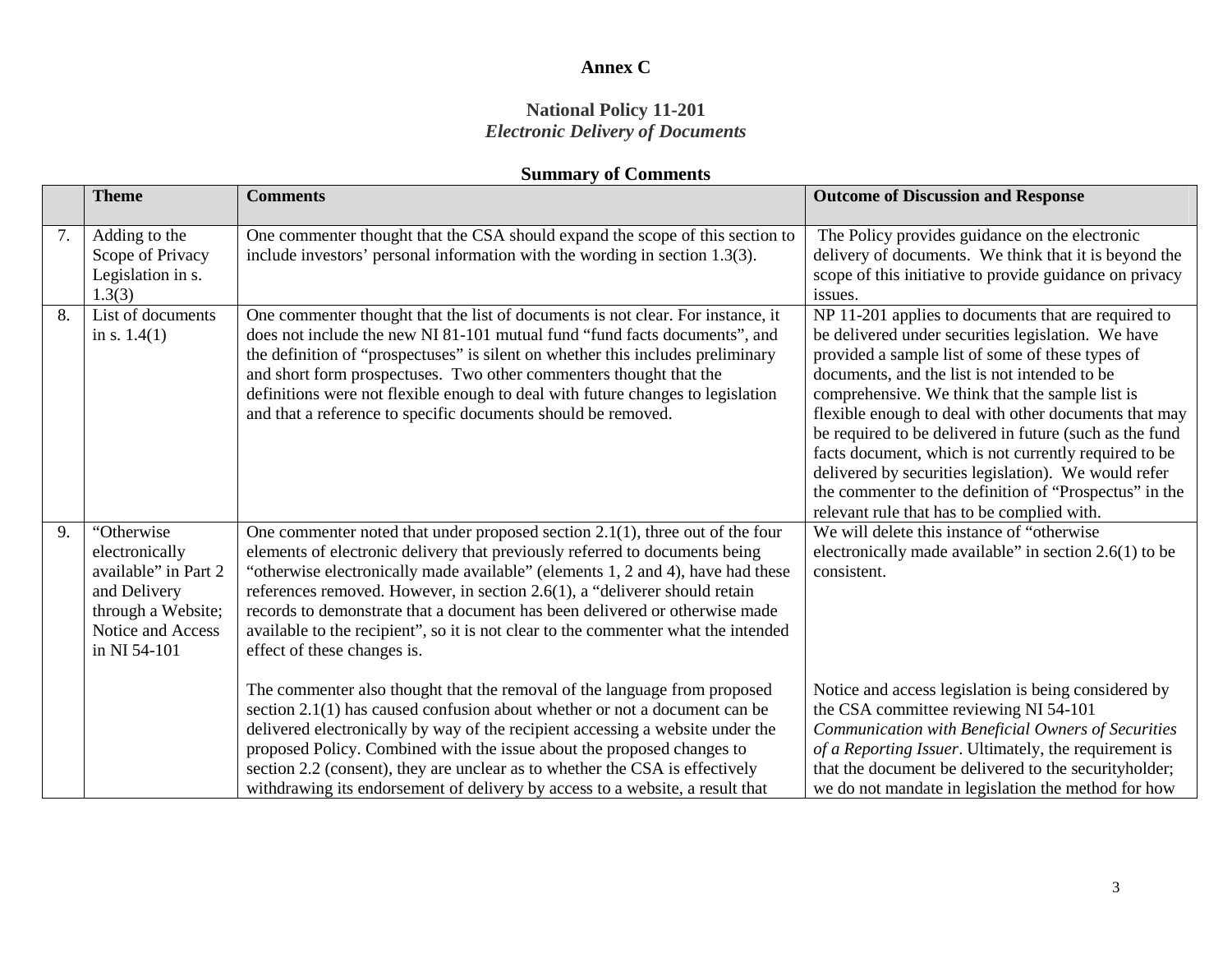#### **National Policy 11-201** *Electronic Delivery of Documents*

|     | <b>Theme</b>                                                                                                                               | <b>Comments</b>                                                                                                                                                                                                                                                                                                                                                                                                                                                                        | <b>Outcome of Discussion and Response</b>                                                                                                                                                                                                                                                                                                                                                                                                                                                                                                                                                                          |
|-----|--------------------------------------------------------------------------------------------------------------------------------------------|----------------------------------------------------------------------------------------------------------------------------------------------------------------------------------------------------------------------------------------------------------------------------------------------------------------------------------------------------------------------------------------------------------------------------------------------------------------------------------------|--------------------------------------------------------------------------------------------------------------------------------------------------------------------------------------------------------------------------------------------------------------------------------------------------------------------------------------------------------------------------------------------------------------------------------------------------------------------------------------------------------------------------------------------------------------------------------------------------------------------|
|     |                                                                                                                                            | seems inconsistent with the general push towards Notice-and-Access with<br>respect to proxy materials under proposed changes to NI 54-101. The<br>commenter seeks clarification that the CSA continues to endorse electronic<br>delivery of a document by accessing it on a website. They acknowledge that<br>merely putting a document onto a website is not enough to satisfy the delivery<br>requirements in the absence of consent from the recipient to retrieve the<br>document. | this is accomplished.                                                                                                                                                                                                                                                                                                                                                                                                                                                                                                                                                                                              |
| 10  | Meaning of<br>"Notice" and<br>whether notice be<br>given that advises<br>the recipient of<br>proposed electronic<br>delivery $(s. 2.3(1))$ | Two commenters thought that the amendments appear to recommend the<br>sending of a notice email that provides notice of a future email (in other words,<br>that a deliverer could not send both a notice and the document in one email) and<br>that this situation was excessive.                                                                                                                                                                                                      | We do not agree with this interpretation.                                                                                                                                                                                                                                                                                                                                                                                                                                                                                                                                                                          |
| 11. | Questioning<br>necessity of written<br>notice when certain<br>documents are<br>posted online (s.<br>2.3(2)                                 | One commenter thought that the separate notice of availability of a document<br>online, such as a monthly account statement, was "paternalistic", especially in<br>the context of monthly account statements. Another wanted guidance on a<br>situation where a recipient has agreed to monitor a site for documents.                                                                                                                                                                  | An important component to effective electronic<br>delivery is notice to the intended recipient of the<br>proposed electronic delivery. In this section, we<br>indicate that securities industry participants should not<br>assume a one-time notification to access a website is<br>sufficient evidence of notice to the intended recipient.<br>The determination of sufficient notice will depend on<br>the requirements in securities law and other<br>legislation, and the facts of each case. Since this is a<br>policy, we are providing guidance and do not wish to<br>provide an interpretation of the law. |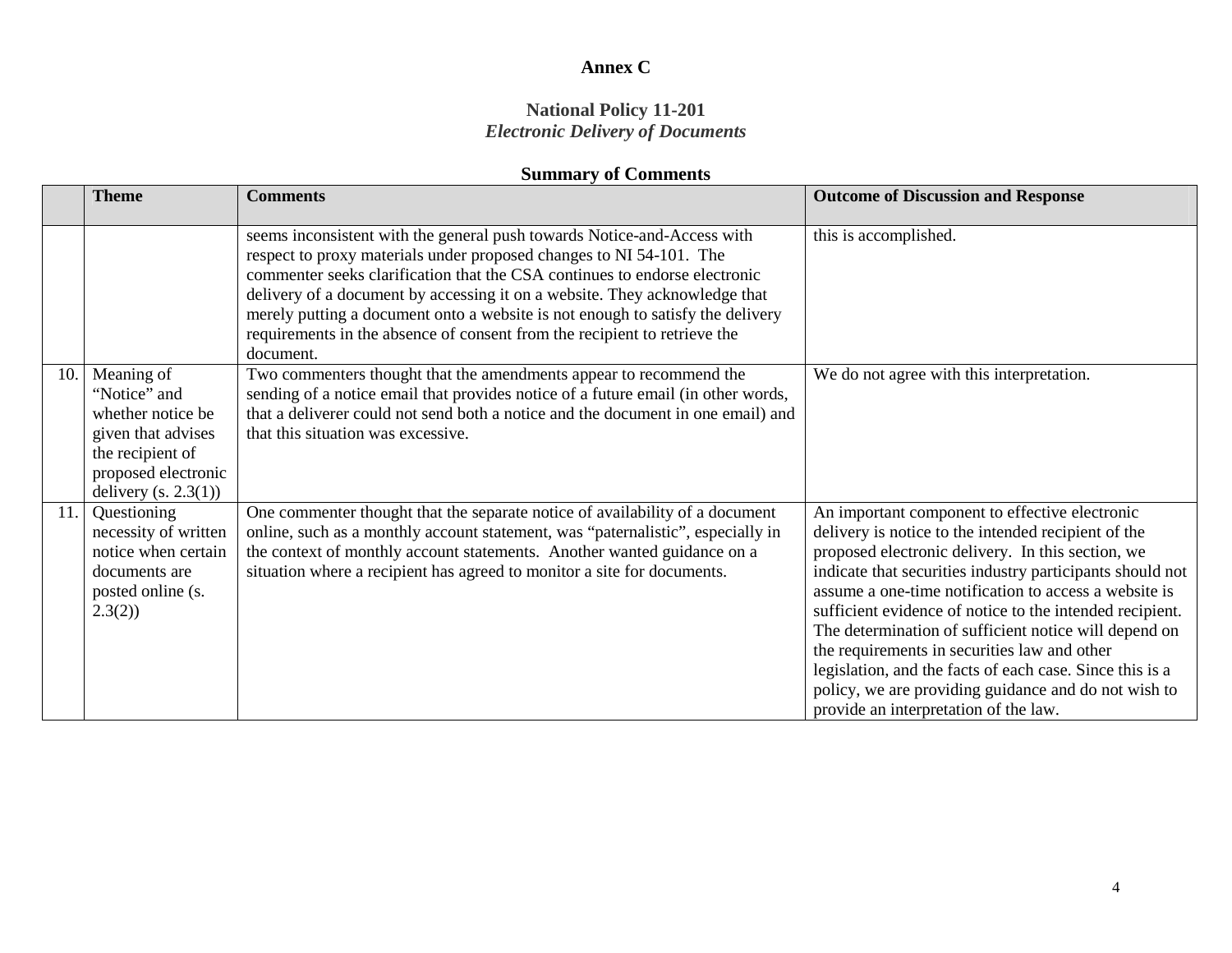#### **National Policy 11-201** *Electronic Delivery of Documents*

|      | <b>Theme</b>              | <b>Comments</b>                                                                                                                                        | <b>Outcome of Discussion and Response</b>                                                                     |
|------|---------------------------|--------------------------------------------------------------------------------------------------------------------------------------------------------|---------------------------------------------------------------------------------------------------------------|
|      |                           |                                                                                                                                                        |                                                                                                               |
| 12.  | Concept of<br>"electronic | One commenter thought that that "electronic systems" focuses on hardware<br>issues even though the principle should be applied more broadly. They also | We disagree with the commenter's interpretation. The<br>considerations in $2.4(2)$ are software, hardware and |
|      | systems" in s.            | thought that the term "general availability" was not appropriate because it                                                                            | networking. General availability refers to the general                                                        |
|      | 2.4(2)                    | should be permissible to use different forms of electronic delivery of the same                                                                        | accessibility of documents from a website, in an email                                                        |
|      |                           | document to different persons.                                                                                                                         | or some other medium of electronic delivery; it does                                                          |
|      |                           |                                                                                                                                                        | not suggest using only one form of delivery.                                                                  |
| 13.1 | Interplay of NI 54-       | One commenter noted that there is inconsistency on the posting of meeting                                                                              | The example of the posting of meeting material is not                                                         |
|      | 101 and s. 2.4            | materials between section 2.4(3) of the proposed Policy and the proposed<br>amendments to National Instrument 54-101 (NI 54-101) in section            | necessary and too specific. We will delete the second<br>line in $2.4(3)$ .                                   |
|      |                           | $2.7.1(1)(d)(ii)$ regarding Notice and Access.                                                                                                         |                                                                                                               |
|      |                           |                                                                                                                                                        |                                                                                                               |
|      |                           | The commenter also noted that section 2.4(4) of the proposed Policy, regarding                                                                         | We have used the $4.2(3)$ wording in 2.4(4) to be                                                             |
|      |                           | the ability to keep a permanent copy of the document, uses different language                                                                          | consistent.                                                                                                   |
|      |                           | from section 4.2(3), but that the objective of the two sections appears to be the                                                                      |                                                                                                               |
| 14.  | <b>Reasonable Steps</b>   | same.<br>Several commenters thought that draft section 2.5 is drafted in a manner that                                                                 | We have added the word "reasonable", as in "take                                                              |
|      | to Prevent                | imposes an unrealistic standard on deliverers. They thought that a deliverer                                                                           | reasonable steps", and changed the phasing from "to                                                           |
|      | Alteration or             | should only be obliged to take "reasonable" steps to prevent alteration or                                                                             | ensure that third party cannot tamper" to "to protect                                                         |
|      | Corruption s. 2.5         | corruption and a deliverer's security measures cannot ensure there will be no                                                                          | against third-party tampering".                                                                               |
|      |                           | tampering, such measures can only "protect against third party tampering".                                                                             |                                                                                                               |
|      |                           | They noted that section 8 of the Electronic Commerce Act (Ontario) only                                                                                |                                                                                                               |
|      |                           | requires "reliable assurance as to the integrity of the information" as opposed to                                                                     |                                                                                                               |
|      |                           | our proposal which suggests that deliverers "take steps to prevent alteration or<br>corruption of a document".                                         |                                                                                                               |
| 15.1 | Clarification on          | One commenter thought that guidelines in $s. 2.6(1)$ and (2) for retaining records                                                                     | In s. $2.6(1)$ , we have deleted "retain records that a                                                       |
|      | failure of delivery       | of delivery and for concluding that delivery has not been effected are more                                                                            | document has been delivered" and added "have                                                                  |
|      | s. 2.6                    | onerous than the electronic commerce legislation in Ontario. They also noted                                                                           | internal processes to show that a document delivery                                                           |
|      |                           | that there is no evidentiary burden on the deliverer to prove delivery under                                                                           | has been attempted".                                                                                          |
|      |                           | paper delivery. Securities firms are required to be in compliance with SRO                                                                             | In s. $2.6(2)$ , we have changed "should be                                                                   |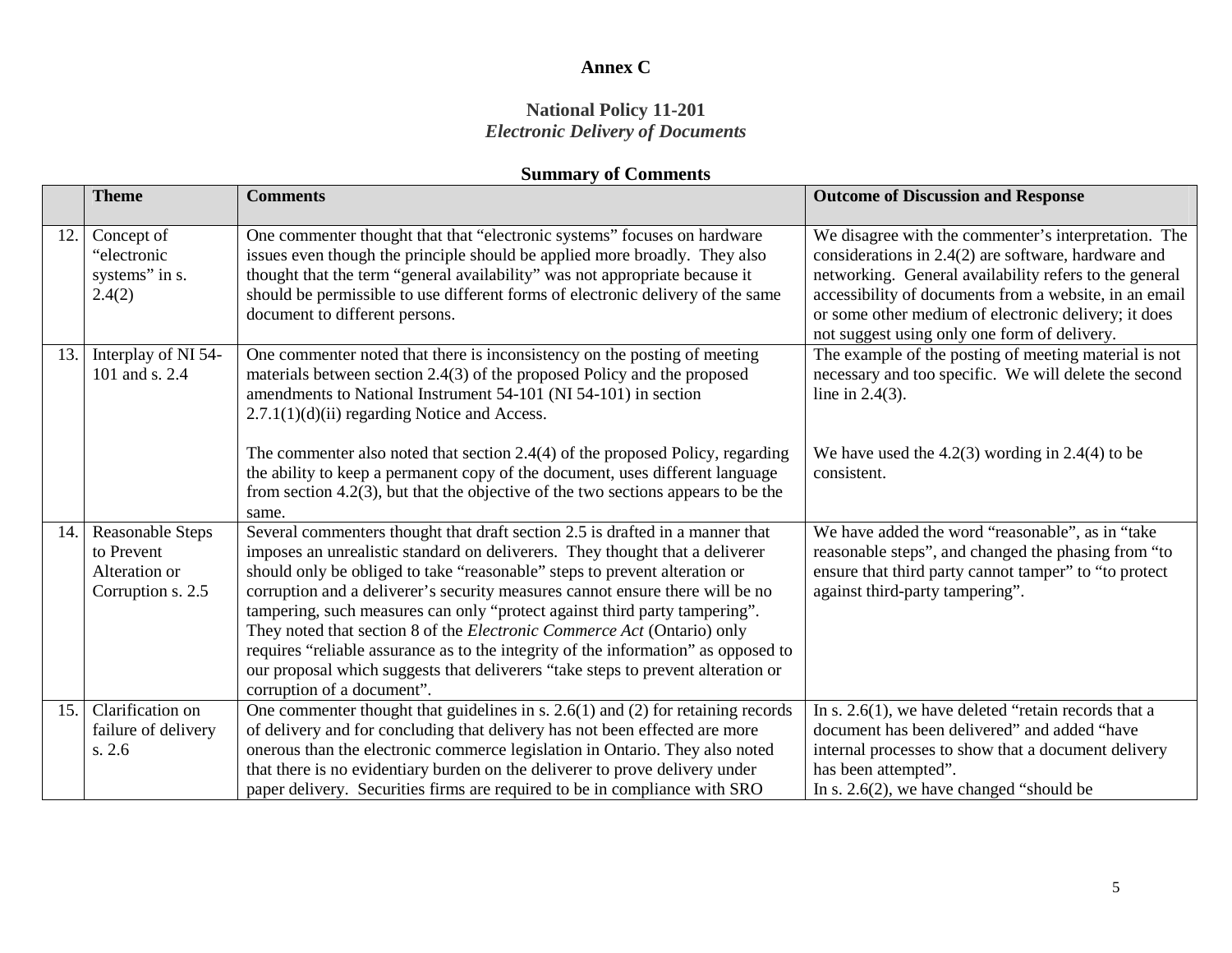#### **National Policy 11-201** *Electronic Delivery of Documents*

|      | <b>Theme</b>                    | <b>Comments</b>                                                                                                                                                                                                                                                                                                                                                                                                                                                                                                                                          | <b>Outcome of Discussion and Response</b>                                                                                                                                                                                                                                                                                                    |
|------|---------------------------------|----------------------------------------------------------------------------------------------------------------------------------------------------------------------------------------------------------------------------------------------------------------------------------------------------------------------------------------------------------------------------------------------------------------------------------------------------------------------------------------------------------------------------------------------------------|----------------------------------------------------------------------------------------------------------------------------------------------------------------------------------------------------------------------------------------------------------------------------------------------------------------------------------------------|
|      |                                 | rules on returned mail and have policies and procedures in place to manage<br>returned mail rather than confirm that the recipient actually receives it.                                                                                                                                                                                                                                                                                                                                                                                                 | accomplished" to "should be attempted".<br>Note that we will also delete "or otherwise made<br>available" from s. $2.6(1)$ .                                                                                                                                                                                                                 |
|      |                                 | One commenter asked for our guidance under s. $2.6(2)$ in the case of a deliverer<br>that receives notice that the electronic delivery has failed. If they intended to<br>electronically deliver only a notice that documents were available on a website;<br>would they be required to deliver all the documents in paper form or may<br>another method be used?                                                                                                                                                                                        | S. 2.6(2) advises a deliverer that if they have any<br>reason to believe that a document has not been<br>received (e.g. the deliverer receives notice that<br>electronic delivery has failed), they should attempt<br>delivery by an alternative method. This alternative<br>method could include, but is not limited to, paper<br>delivery. |
| 16.1 | Concerns about                  | One commenter expressed concerns that personal privacy would not be                                                                                                                                                                                                                                                                                                                                                                                                                                                                                      | Deliverers must still comply with applicable privacy                                                                                                                                                                                                                                                                                         |
|      | Protection of<br>Privacy s. 3.2 | sufficiently protected under the proposal because the word "reasonably" is too<br>vague.                                                                                                                                                                                                                                                                                                                                                                                                                                                                 | legislation. Nothing in this policy takes away from<br>these obligations.                                                                                                                                                                                                                                                                    |
|      | 17. Hyperlinks s. $3.3(3)$      | One commenter thought that to provide more meaningful guidance, section<br>3.3(3) should clearly state whether in the view of the Canadian Securities<br>Administrators if a document contains a hyperlink to information located<br>outside the document such hyperlinked information is thereby incorporated into<br>and forms part of the document. Commenters also asked whether sending an e-<br>mail with a hyperlink to the specific document on the SEDAR webpage in<br>accordance with the recipient's consent would constitute valid delivery. | We consider this question to be beyond the scope of<br>our mandate. We do advise, however, that the use of<br>hyperlinks can lead to "dead links" to documents that<br>no longer exist or links to addresses where the content<br>of the document of the address may change.                                                                 |
| 18.  | "Third party<br>provider" in s. | One commenter wanted clarification on what the term "third party provider"<br>means.                                                                                                                                                                                                                                                                                                                                                                                                                                                                     | "Third party provider" in this context is a party that is<br>not the issuer that hosts a document.                                                                                                                                                                                                                                           |
|      | 3.3(6)                          |                                                                                                                                                                                                                                                                                                                                                                                                                                                                                                                                                          |                                                                                                                                                                                                                                                                                                                                              |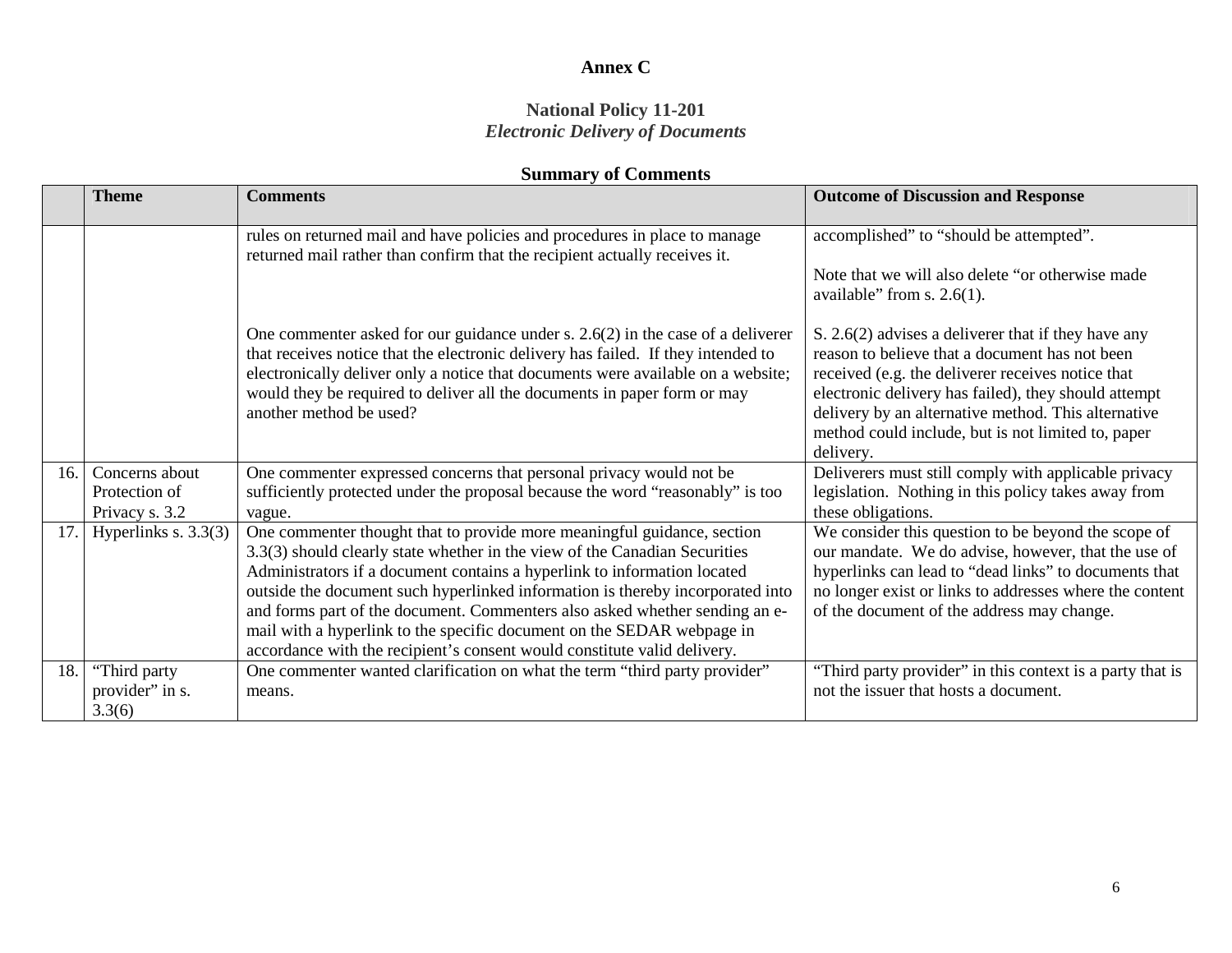#### **National Policy 11-201** *Electronic Delivery of Documents*

|      | <b>Theme</b>                                                           | <b>Comments</b>                                                                                                                                                                                                                                                                                                                                                                                                                                                                                     | <b>Outcome of Discussion and Response</b>                                                                                                                                            |
|------|------------------------------------------------------------------------|-----------------------------------------------------------------------------------------------------------------------------------------------------------------------------------------------------------------------------------------------------------------------------------------------------------------------------------------------------------------------------------------------------------------------------------------------------------------------------------------------------|--------------------------------------------------------------------------------------------------------------------------------------------------------------------------------------|
| 19   | <b>Further Guidance</b><br>on Multimedia s.<br>3.4                     | Two commenters requested that the CSA encourage greater adoption of<br>multimedia communications.                                                                                                                                                                                                                                                                                                                                                                                                   | We do not discourage the use of multimedia. We<br>recommend that any information presented in a<br>multimedia format also be reproduceable in paper<br>form.                         |
| 20.  | Contemporaneous<br>Mailing and<br><b>Electronic Delivery</b><br>s. 3.5 | Three commenters recommended that draft section 3.5 be deleted because it<br>was impractical or conflicted with current securities legislation, including<br>section 4.6 of NI 51-102 and the proposed changes to NI 51-104.                                                                                                                                                                                                                                                                        | We have deleted section 3.5. The timing of electronic<br>delivery of documents must comply with the<br>requirements in securities legislation.                                       |
| 21.1 | Notice and Access<br>Generally in Part 4                               | One commenter noted that there is no reference to requirements for notice and<br>access as contemplated under the amendments to NI 54-101 and it is not<br>entirely clear how these amendments and those considered under NP 11-201<br>align.                                                                                                                                                                                                                                                       | The NI 54-101 consequential amendments to NP 11-<br>201 may address this issue.                                                                                                      |
| 22.  | Changes to<br>electronic form of<br>proxy under $4.2(2)$               | One commenter thought that the requirement in section $4.2(2)$ that the<br>electronic form of the proxy or voting instruction not permit the information to<br>be changed is unduly restrictive and that a person giving voting instructions<br>should be able to make changes to designate someone other than management<br>to represent them at the meeting and to make changes with respect to the<br>authority to be given to that representative.                                              | The purpose of this subsection is not to forbid<br>amending the document as the commenter suggests;<br>rather, it is to ensure that the document is not<br>tampered with in sending. |
| 23.  | Signatures "by a<br>security holder" in<br>s. 4.3                      | One commenter argued that in section 4.3, the policy references signatures "by<br>a security holder" and this was incorrect because securities legislation permits<br>proxies to be signed "by or on behalf of a security holder" – which would<br>include signing of a proxy by someone other than a security holder pursuant to<br>a power of attorney, for example.                                                                                                                              | We think that this change is unnecessary.                                                                                                                                            |
| 24.1 | Signature<br>verification in<br>4.3(2)                                 | One commenter thought that the second sentence in section $4.3(2)$ is somewhat<br>inconsistent with the rest of section $4.3(2)$ and is redundant in light of the list of<br>items that the technology or process should permit to be verified or proven.<br>They suggest that the second sentence in section $4.3(2)$ be deleted or that the<br>words "signature and establishing that the person incorporated, attached or<br>associated it to" be replaced with "technology or process to sign". | We have not retained this suggestion because the<br>language used is consistent with the definition of<br>electronic signature found in electronic commerce<br>legislation.          |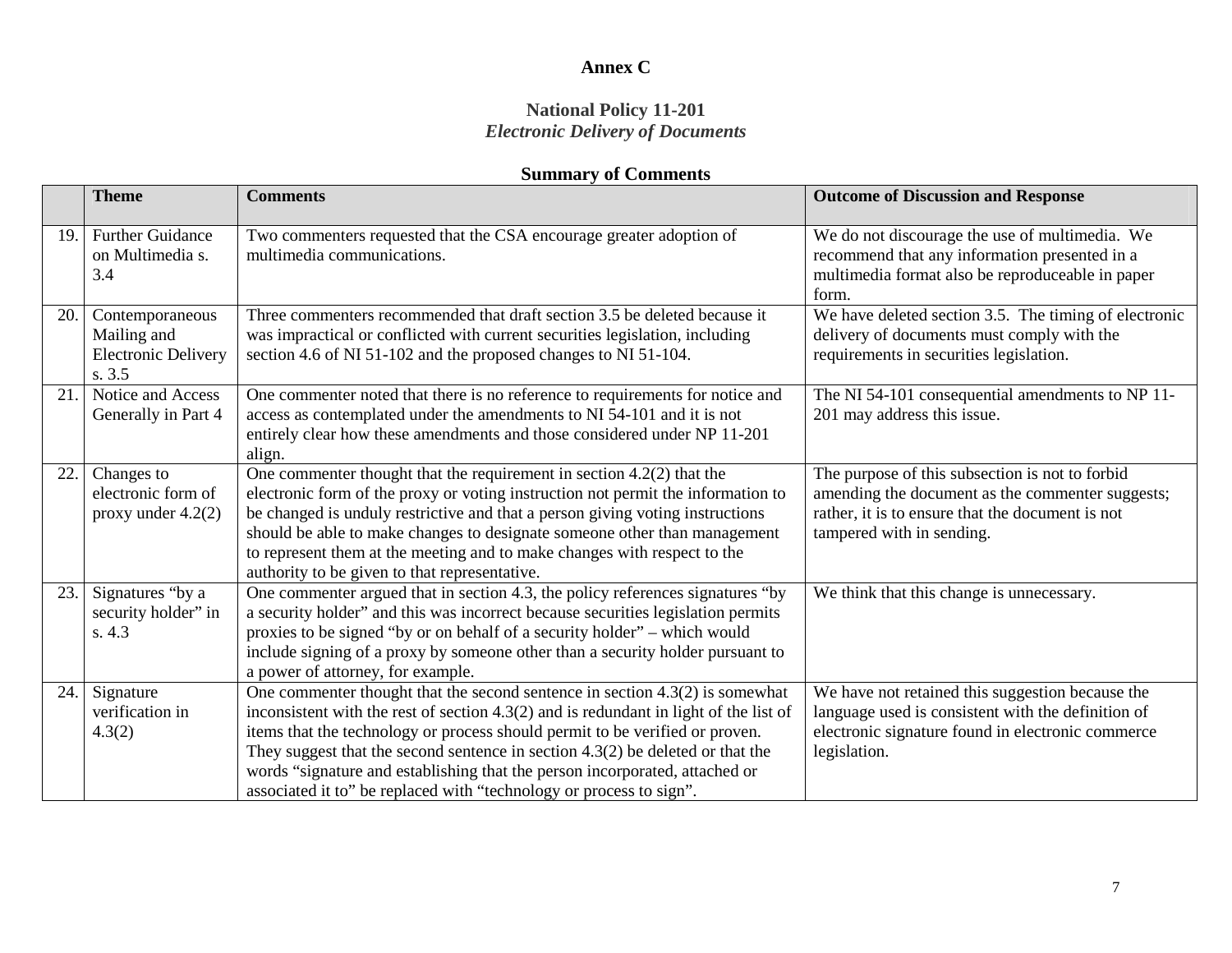#### **National Policy 11-201** *Electronic Delivery of Documents*

|     | <b>Theme</b>                                                                                                                                   | <b>Comments</b>                                                                                                                                                                                                                                                                                                                                                                                                                                                                                                                                                                                                                                                                                                                                                            | <b>Outcome of Discussion and Response</b>                                                                                                                                                                                                                                                                                                                                                                                                                                                          |
|-----|------------------------------------------------------------------------------------------------------------------------------------------------|----------------------------------------------------------------------------------------------------------------------------------------------------------------------------------------------------------------------------------------------------------------------------------------------------------------------------------------------------------------------------------------------------------------------------------------------------------------------------------------------------------------------------------------------------------------------------------------------------------------------------------------------------------------------------------------------------------------------------------------------------------------------------|----------------------------------------------------------------------------------------------------------------------------------------------------------------------------------------------------------------------------------------------------------------------------------------------------------------------------------------------------------------------------------------------------------------------------------------------------------------------------------------------------|
| 25  | "Default Option" of<br><b>Electronic Delivery</b>                                                                                              | One commenter thought that deliverers should be granted the flexibility to<br>implement a "default option" of electronic delivery. They believe that this is<br>consistent with the Electronic Commerce Act (Ontario) which permits implied<br>consent. They believe that this would be less onerous than having signed<br>consents. Another commenter thought that preserving investor choice was<br>important and that some investors do not have easy access to computers and<br>should not be compelled to access documents over the Internet.                                                                                                                                                                                                                         | We do not recommend a "default option" of electronic<br>delivery.                                                                                                                                                                                                                                                                                                                                                                                                                                  |
|     |                                                                                                                                                | <b>RESPONSES TO SPECIFIC QUESTIONS</b>                                                                                                                                                                                                                                                                                                                                                                                                                                                                                                                                                                                                                                                                                                                                     |                                                                                                                                                                                                                                                                                                                                                                                                                                                                                                    |
| 26. | Do you believe the<br>draft Policy<br>presents any<br>impediments to<br>electronic delivery?                                                   | Most commenters generally either did not respond to the question directly or<br>did not believe that the Policy presented any impediments. Specific concerns<br>about particular sections of the Policy are summarized above.<br>One commenter thought that the proposed amendments do not reflect current<br>best practices nor does it envision the future state of electronic communication<br>between issuers, intermediaries, and investors.                                                                                                                                                                                                                                                                                                                          | The Policy is drafted to be broad and flexible to<br>address other legislation and to accommodate future<br>technologies. Some amendments will be addressed<br>directly in the notice and access project.                                                                                                                                                                                                                                                                                          |
| 27  | Do the<br>requirements of<br>other legislation<br>impact your ability<br>to satisfy the four<br>basic components<br>to electronic<br>delivery? | One commenter stated that they did not.<br>One commenter thought that the CSA should make available to industry<br>participants the interplay of "other legislation" in order to provide a clear<br>understanding of how one may impact the other. One commenter thought that<br>provincial electronic commerce/transactions acts (ECAs) appear to provide for<br>greater flexibility regarding the electronic delivery of documents than the four<br>components and that there may be a conflict between the ECAs and the Policy.<br>Another commenter was concerned about the requirements of the Business<br>Corporations Act (Canada) (CBCA) that may impact their industry's ability to<br>satisfy the components for electronic delivery described in the Policy and | The purpose of the Policy is to provide electronic<br>delivery guidance for securities industry participants.<br>The CSA does not propose to provide guidance on the<br>interpretation or application of non-securities<br>legislation in relation to electronic delivery. This<br>legislation may change over time. Where other<br>legislation is more prescriptive, securities industry<br>participants should follow that legislation. With<br>respect to notice and access, these comments are |